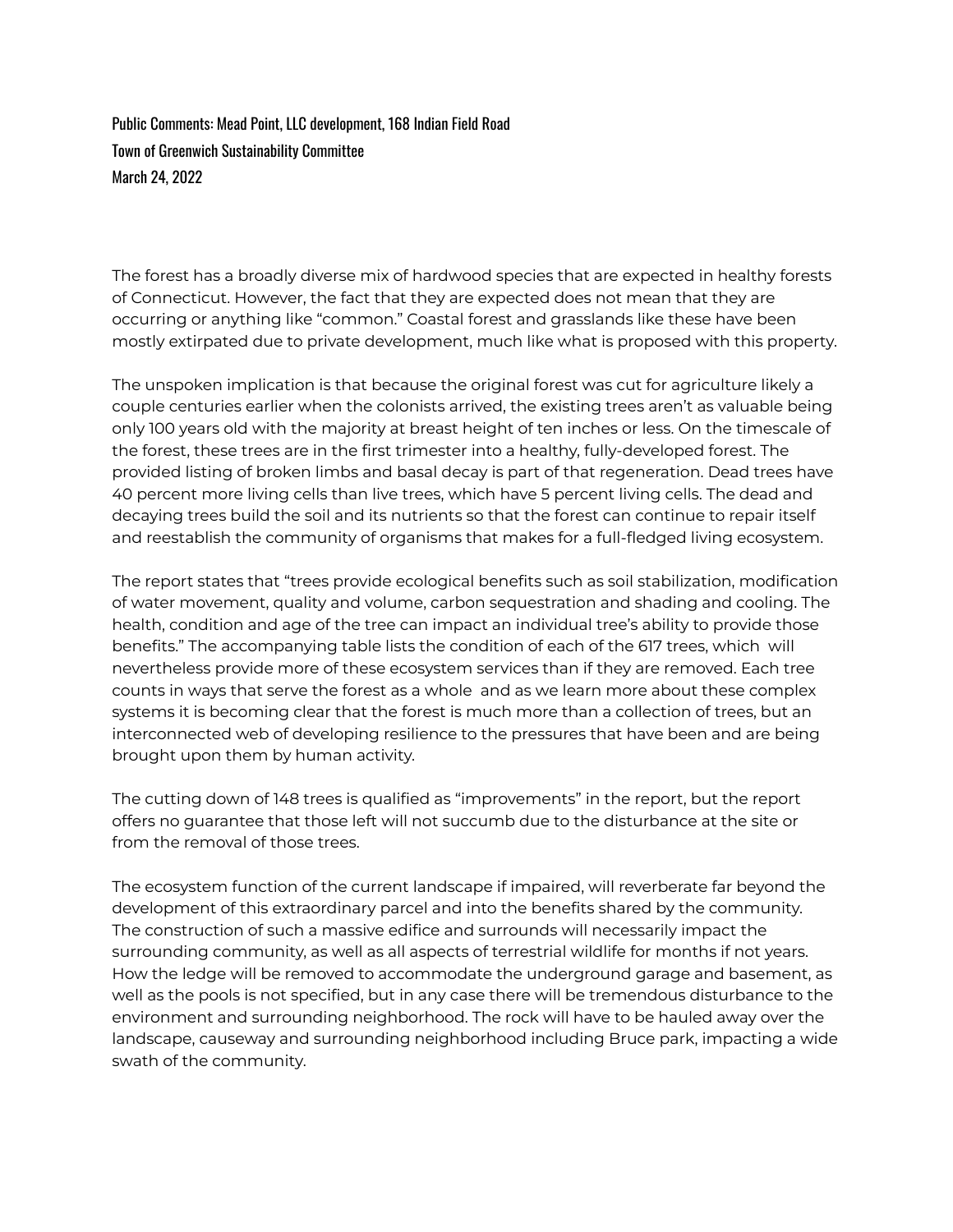Further, as sea levels rise due to climate change these forests will necessarily be forced inland. Unfortunately, there is nowhere for these forests to move to since the upland areas are all developed. Impervious surfaces are the foundation of any construction and the envelope of this property constitutes approximately 25,000 square feet of installed impervious surface. The causeway and the necessary installation of utilities along the driveway add to that total. Structures to best manage that runoff are proposed, but even if fully effective those surfaces will create heat islands that will negatively affect the landscape and the surrounding microclimate. Soil compaction from the heavy machinery necessary will undoubtedly increase erosion and runoff.

It is also worthwhile to question what the estimated carbon footprint is for this gigantic property. The proposed house and garage are over 18,000 square feet and the terrace alone is an additional 3,169 square feet. There are two proposed pools, the larger of which is 2,650 square feet. The geothermal energy system will have to be drilled into the bedrock and that construction will necessarily extend the construction envelope. No effort is made to calculate that carbon footprint, but for a property of this size a requirement should be made.

Probably the greatest asset of Mead Point is the biodiversity present and its development will necessarily fragment the natural landscape. Fragmented landscapes result in biodiversity loss and alter the full potential of the ecosystem function of that landscape. Any and all mitigation measures put in place to reduce impacts need to take into consideration the ecosystem functions at risk. These impacts can snowball beyond the initial footprint of the property as the buffer zones surrounding all the ecozones will be reduced and/or altered. The removal of mature trees will reduce the canopy cover that intercepts and mitigates the impacts of heavy rainfall resulting in increased erosion and runoff into the sensitive nearshore intertidal zone impacting water quality, submerged aquatic vegetation, fish nurseries and shellfish reefs.

Keep in mind the heavy rainfall our area is experiencing with increased regularity. These types of events will inevitably happen during the prolonged construction a development of this scale will require. No amount of mitigation will prevent sediment and debris from entering the waters of the Sound.

While there is no permit yet issued for Plot B, a 3.1-acre plot of beach and rocky shoreline and native grasslands, there is also no guarantee that it will not be developed at some future point, which would necessarily affect critical coastal habitat. Already a variance is requested over the allowable cubic value for the zone. A variance in our opinion should not be granted.

The septic system for a dwelling housing ten bedrooms will by code be extensive, furthering the disruption to the ecosystem.

Flooding is already a problem with frequent heavy rains and high tides overwhelming roadways and basements along coastal areas. The causeway is vulnerable to a 10-year storm and its repair would incur further disturbance to the landscape. Sea level rise is expected at 20 inches within the next 25-30 years effectively neutering the mitigations proposed for this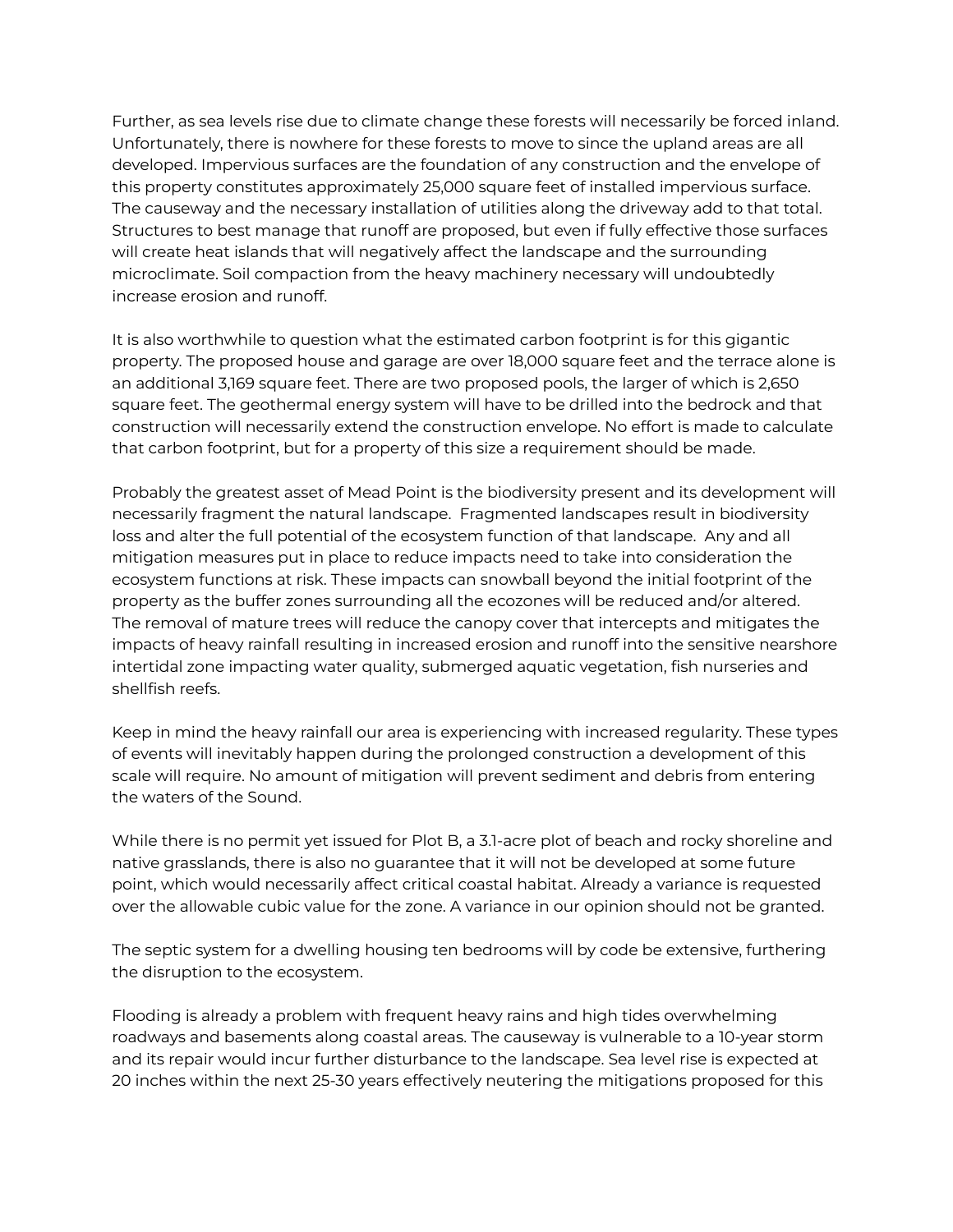property. If left alone the native, natural coastline would serve as a barrier and a buffer to those storms helping the coastline to adapt to rising seas.

No plan is put forward for the control of invasive species, which if left unchecked will overwhelm any vegetation whether native or introduced.

The existence of archaeological deposits presents opportunities for potential knowledge about the historic past embedded in the archaeological record. It is a resource of public importance that should be explored and preserved.

In conclusion, it is the stated opinion of the Greenwich Sustainability Committee that this proposed development is antithetical to the very idea of sustainability. The diversity of coastal habitats that include the coastal hardwood forest, the tidals flats, grassland and shellfish beds all comprise a rich, near pristine habitat that is an exceedingly rare remnant of what Greenwich once had. And which we must restore if we hope to survive the coming cataclysm of our rapidly changing climate.

The ideal repair to this proposal would be the gifting of it to the Greenwich Land Trust or to the Town of Greenwich as a preserve to be held in perpetuity as a natural park asset.

## NOTES:

The proposed development of Mead Point is occurring between two competing timescales: the timescale of forest regeneration that takes one to three centuries and that of the rapidly evolving pressures of climate change. Unfortunately, our planning and zoning requirements have adapted to neither of these timescales, but instead are locked in a pattern of having to approve massive private properties like this one, in spite of the glaring inappropriateness to either the priority of the nature ecology of the landscape or the critical needs of adaptation to climate change.

The report specifies that the woodland primarily provides breeding and development habitat "only" for edge and generalist species (wildlife adapted to living in close proximity to disturbances and human developments/activities). It should be said that "only" generalist species occur because the habitat continues to be disturbed obviating the possibility of more sensitive species to become established. It is a kind of tautology that because the habitat is disturbed sensitive species cannot gain a foothold so further disturbance will not impinge on sensitive species. This perspective would also seem to minimize the value of generalist species or what has been able to survive and adapt to such overwhelming human incursion. As bird populations plummet and more species are threatened, habitat like this at Mead Point becomes ever more critical.

It is important to note that 90 percent of Connecticut coastline is privately held, much of it in developments just like this one. As the Town continues to be pressured to maintain and allow increased access to its public shorelines, it is the height of inequity to allow development like this. It has set a standard of development that prioritizes the pleasures of the wealthy over the needs of the broad population and Greenwich is and will continue to pay the price of those misaligned priorities.